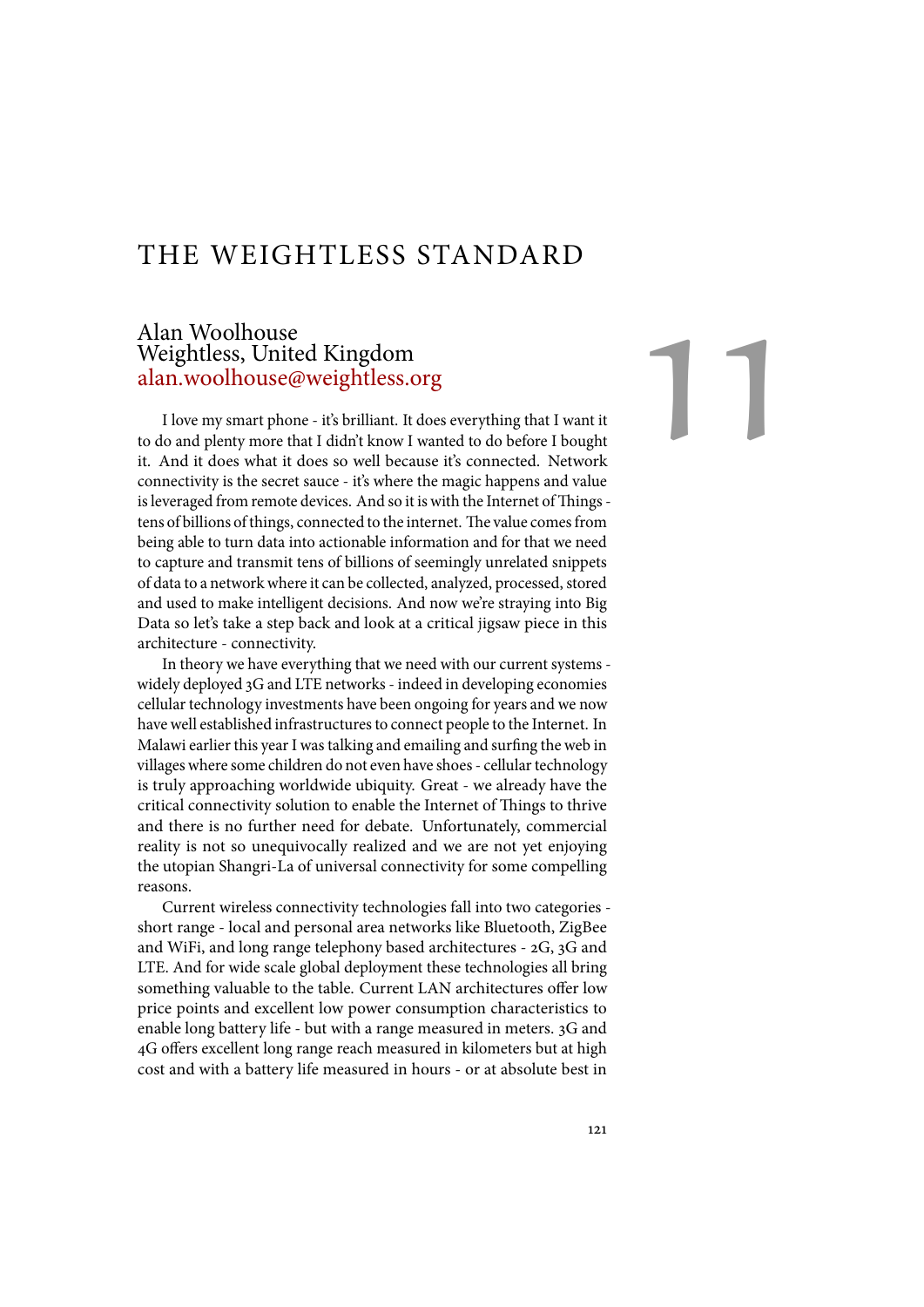an optimized system, weeks. If we could cherry pick the performance characteristics of these different technologies - cost, battery life and range - then we'd have the building blocks for a new Internet of Things architecture. Enter Weightless...

#### 11.1 weightless technology

Why has the long forecasted M2M market not reached its potential? The commercial opportunity is substantial - an order of magnitude greater than that of cellular technologies with tens of billions of devices projected to be potentially worth more than a trillion dollars by 2020.

Conventionally M2M solutions have been developed around cellular technologies but for most applications they are not optimal. Cellular technologies do provide sufficiently good coverage for some applications but the hardware costs can be \$ 20 or more depending on the generation of cellular used and the subscription costs are often closer to \$10 per month than \$ 10 per year. Battery life cannot be extended much beyond a month. Cellular networks are often ill-suited to the short message sizes in machine communications resulting in extremely significant overheads associated with signaling in order to move terminals from passive to active states, report on status and more. So while cellular can capture a small percentage of the market which can tolerate the high costs and where devices have external power, it cannot meet the requirements of the 50 billion plus device market. Indeed, if it could, it would have done so already and there would be no further debate about the need for new standards.

There are many short-range technologies that come closer to the price points. These include WiFi, Bluetooth, ZigBee and others. However, being short range these cannot provide the coverage needed for applications such as automotive, sensors, asset tracking, healthcare and many more. Instead, they are restricted to machines connected within the home or office environments. Even in these environments there are many good reasons why a wide-area solution is preferable. For example, an electricity supply company is unlikely to accept that their meter is only connected via, e.g. WiFi, into a home network, which in turn connects to the home broadband. Were the homeowner to turn this network off, fail to renew their broadband subscription or even just change the password on their home router, then connectivity could be lost. Restoring it might require a visit from a technician with associated cost. Maintaining security across such a network might also be very difficult. Short range technologies are not the solution.

Finally, it is critical that the technology is an open global standard rather than a proprietary technology. With a wide range of applications there will need to be a vibrant eco-system delivering chips, terminals, base stations, applications and more. The manufacturer of a device such as a temperature sensor will need to be able to procure chips from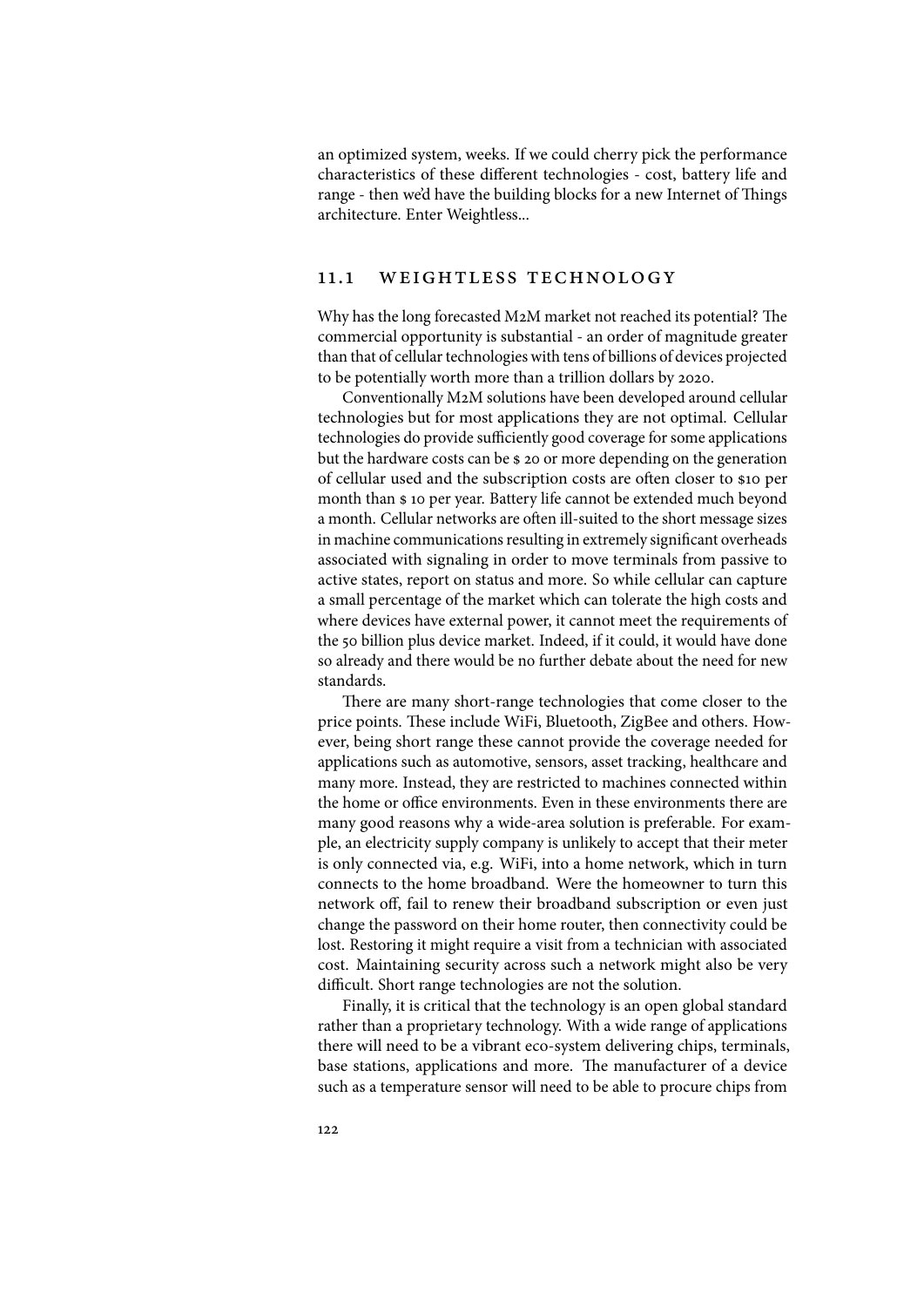multiple sources and to be sure that any of them will interoperate with any wireless network across the globe.

Without a wide-area machine communications network that meets all of the sector requirements it is unsurprising that forecasts for connected machines have remained consistently optimistic.

While the needs of the machine sector have long been understood, the key problem to date has been a lack of insight as to how they could be met. Ubiquitous coverage requires the deployment of a nationwide network, and such networks are extremely expensive. For example, a UK-wide cellular network would cost more than \$ 2 billion with costs of spectrum adding another \$ 1-2 billion. Such investments are not justifiable and would result in an overall network cost that would not allow the sub \$ 10/year subscription fees needed to meet requirements.

The key to unlocking this problem is free, plentiful, globally harmonized low-frequency spectrum. It needs to be free, or at least very low cost, to keep the investment cost low. It needs to be plentiful to provide the capacity to service billions of devices. It needs to be globally harmonized in order to allow devices to roam across countries and to enable the economies of scale needed to deliver cost effective networks and terminals.

The lack of spectrum that meets all these requirements has meant that up until now the only option for wide-area machine communications has been to make use of existing networks, predominantly cellular.

## 11.2 white space is the paradigm **SHIFT**

A new option has emerged for spectrum access. This is the use of the "white space" spectrum - the unused portions of the spectrum band in and around TV transmissions. White space meets all of the requirements for M2M communications. It is unlicensed and so access to it is free. It is plentiful with estimates of around 150MHz of spectrum available in most locations - more than the entire 3G cellular frequency band. It is globally harmonized since the same band is used for TV transmissions around the world. Finally, it is in a low frequency band which enables excellent propagation without needing inconveniently large antennas in the devices. This is why white space is the paradigm shift. Access to white space provides the key input needed to make the deployment of a wide-area machine network economically feasible.

It is clear that white space access will require devices that have the following characteristics:

1. Relatively low output power. The FCC has specified 4W EIRP for base stations and 100 mW EIRP for terminals. These are an order of magnitude lower than cellular technologies.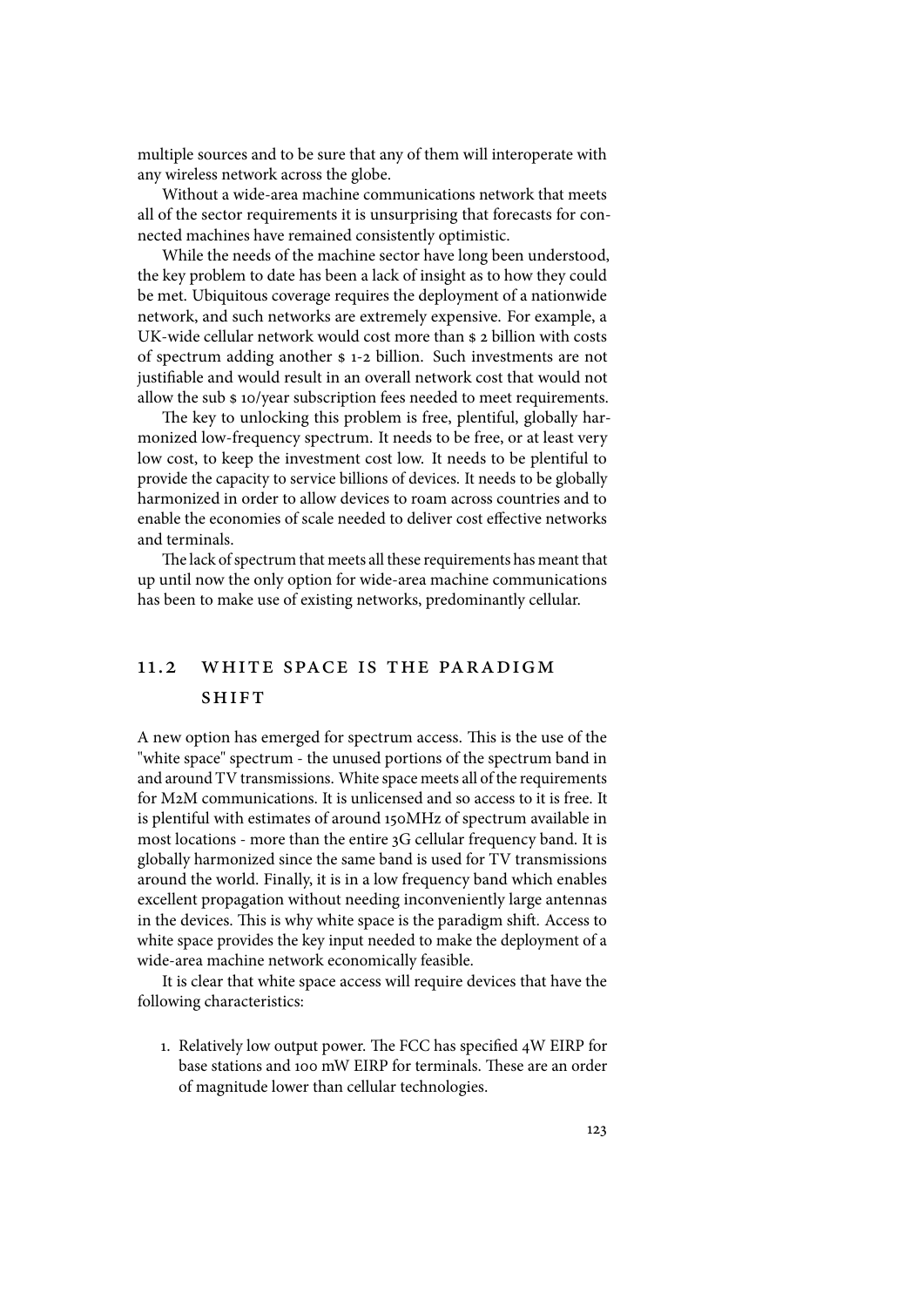- 2. Stringent adjacent channel emissions. White space devices must not interfere with existing users of the spectrum, predominantly TVs. Hence, the energy that they transmit must remain almost entirely within the channels they are allowed to use. The FCC has specified that adjacent channel emission need to be 55 dB lower than in-band emission, a specification much tighter than most of today's wireless technologies.
- 3. The need to frequently consult a database to gain channel allocation. Devices may need to rapidly vacate a channel if it is needed by a licensed user. They must consult a database to be informed as to the channels they can use and must quickly move off these channels as required.

Interference can be problematic in white space. Many channels have residual signals from TV transmissions. These can either be in-band emissions from distant, powerful TV masts that are too weak for useful TV reception but still significantly above the noise floor. Alternatively, they can be adjacent channel emissions from nearby TV transmitters some of which are transmitting in excess of 100 kW. In addition, since the band is unlicensed, other users might deploy equipment and transmit on the same channels as the machine network, causing local interference problems.

These are not insurmountable issues. But no current technology has been designed to operate in such an environment and so would be sub-optimal at best. For example, we have shown that in the UK an optimized technology could access around 90 MHz of white space after all the interference issues are taken into account, whereas an existing technology such as WiFi or WiMAX could only access around 20 MHz.

So white space spectrum provides the key to unlock the machine network problem. But it comes at the cost of needing to design a new standard. Fortunately, that new standard has been developed. It is called Weightless.

#### 11.3 design rules for m2m

There are many benefits to the design of a standard specifically for machine communications. Machines are very different from people; typically, their requirements vary in the following manner:

- 1. Much shorter message size than most human communications (with the exception of SMS text messages). Most machines only send a few bytes of information whereas a person may download megabytes of information.
- 2. More tolerant of delay. Most machine communication is relatively unaffected by a few seconds of delay whereas people quickly find this frustrating.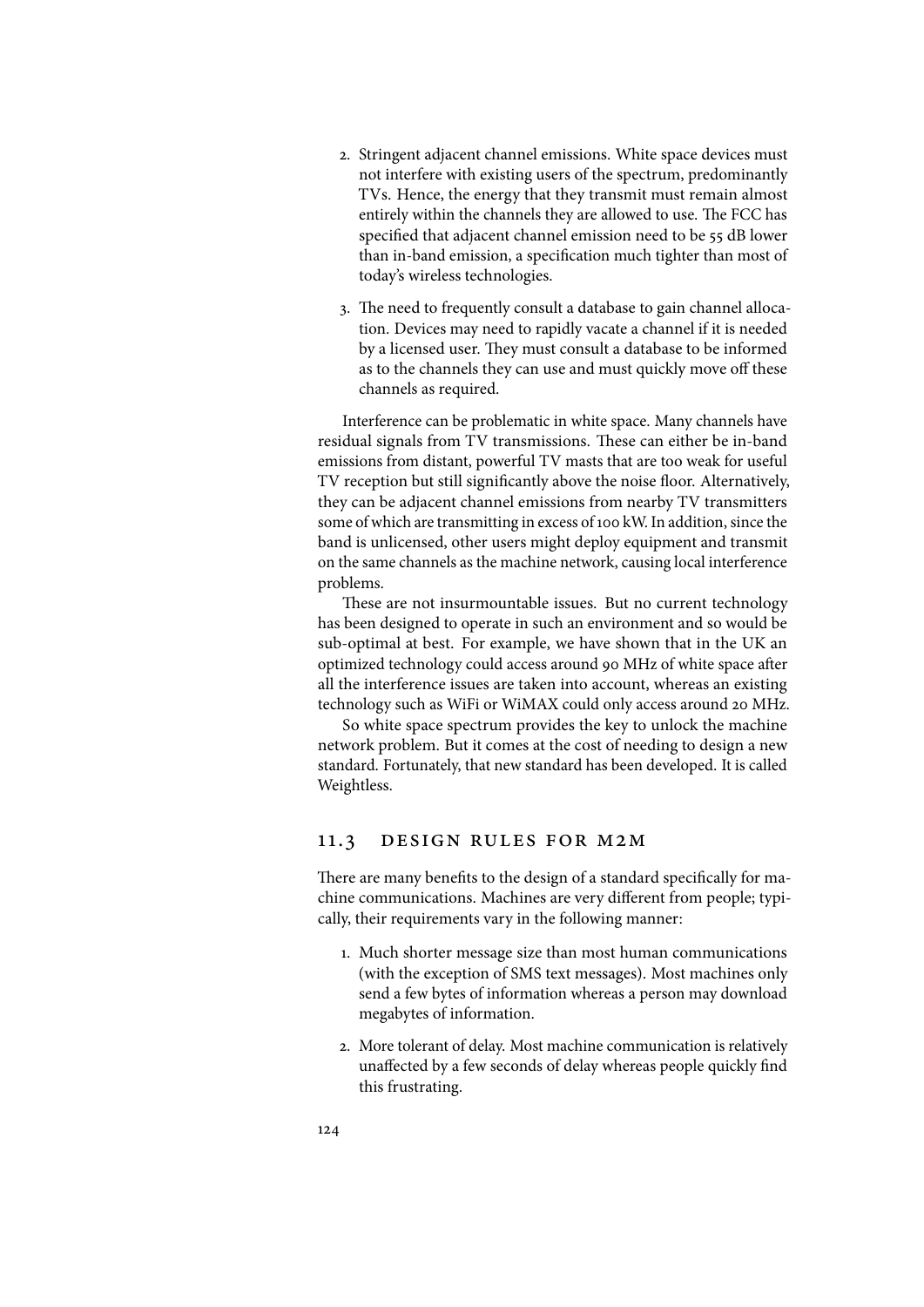3. Generally predictable communication patterns. Machines often send data at regular intervals and so can be "pooled" on these occasions. People's communication needs are typically unpredictable and so contended access for resources is needed.

Taking advantage of these differences allows the design of a system that is much more efficient, providing greater capacity than would otherwise be the case and hence having low cost. The predictability of most communications allows a very high level of scheduled communications as opposed to unscheduled, or contended, communications. The difference is akin to pre-booking passengers on flights so that each flight is full, but not over-crowded, rather than just letting passengers turn up, as with most trains, and suffering the crowding problems that occur. By telling terminals when their next communications is scheduled, future frames of information can be packed very efficiently and terminals can be sent to sleep for extended periods extending battery life.

Scheduling brings many other advantages. The first is efficiency. Contended access schemes can only operate up to about 35% channel usage - above this level the probability of access messages clashing becomes so high that very little information gets through. By comparison, scheduled access can achieve close to 100% efficiency. Scheduling can be enhanced by complex algorithms in the network that prevent terminals close together in neighboring cells transmitting simultaneously, that ensures that terminals suffering local interference are scheduled on frequency transmissions where interference is minimized, and much, much more.

Another design rule for M2M is that coverage is typically more important than data rate. For example, it is more critical that all smart meters can be read than what the data rate of transmission is - as long as it is sufficient to transfer data regularly. In fact, most machine communications can be measured in bit/s rather than kbit/s or Mbit/s. As an example, a smart meter will typically send around 20-40 bytes of information perhaps once every 30 minutes. This equates to an average of 240 bits per 30 minutes or 8 bits/minute. There are applications that will require higher data rates, but speed is rarely critical. Hence, a good M2M system design will trade off data rate against range. This can be achieved by spreading the data to be transmitted. Spreading involves multiplying the data by a pre-defined codeword such that one bit of transmitted data becomes multiple bits of codeword. The receiver can then use correlation to recover the codeword at lower signal levels than would otherwise be possible. Codewords are selected to have particular correlation properties and typically have length 2n (e.g. 16, 32, 64). So, for example, multiplying the transmitted data by a codeword of 64 results in an improvement in link budget of some 18 dB but reduces the data rate by a factor of 64. Most buildings have a penetration loss for signals entering them of around 15 dB so spreading by this factor would provide indoor coverage to machines where only outdoor coverage previously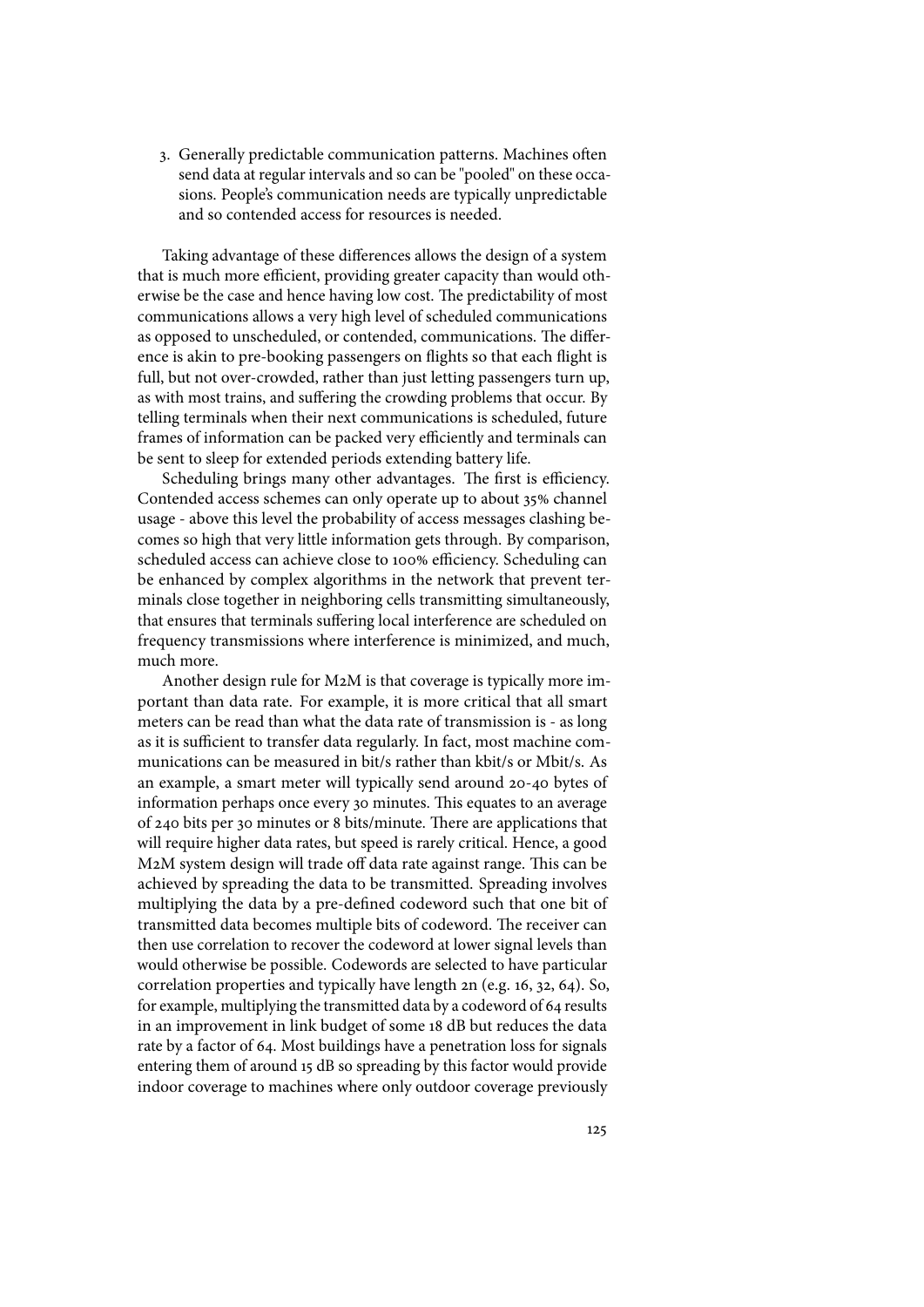existed. Some M2M solutions have spreading factors extending as far as 8192, providing great range, but very low capacity. Large spreading factors do add complexity to the system design since they extend the time duration of important system control messages that all devices must hear, which in turn requires long frame durations. These design decisions make M2M networks radically different in many respects from cellular solutions.

Another requirement, at least at this embryonic stage of the market, is flexibility. Many diverse M2M applications will emerge that will benefit from this ability to configure the performance characteristics. Even the balance between uplink and downlink may benefit from this flexibility: for example smart meters will likely generate predominantly uplink traffic while software updates, perhaps for car engine management systems, will generate large downlink messages. This suggests that systems should be time division duplex (TDD) in order that the balance between downlink and uplink can be changed dynamically.

M2M systems should make the terminal as simple as possible, keeping complexity within the network. This is contrary to the trend in cellular communications where handsets have been becoming ever more powerful and complex. There are two key reasons to keep M2M terminals simple. The first is to keep the cost as low as possible - as mentioned earlier many applications require chips with costs of the order  $$1 - $2$ . The second is to minimize power consumption for terminals that are expected to run off batteries for 10+ years. This means that, for example, complex multi-antenna solutions should be avoided and that terminals should not be expected to make complex calculations to decode their messages. Even an apparently simple decision, such as requiring a terminal to respond on the uplink of a frame where it receives a message on the downlink could require it to process the downlink message much more rapidly, needing a more powerful processor. Careful design throughout is needed to achieve minimal terminal complexity.

Finally, there is likely to be an imbalance within an M2M network where the base station has much more power and processing at its disposal and so can have a greater range than the terminals. This is of no value since the terminals need to be able to signal back and so the link budget must be balanced. With base stations transmitting often around 4 W (36 dBm) but battery powered terminals restricted to 40 mW (16  $dBm$ ) there is a 20  $dB$  difference. This can be balanced by using greater spreading factors in the uplink, which will improve the power budget at the cost of decreasing the bandwidth in that direction. Designing M2M solutions does not require any technological break-through. But it does require great care in understanding the implications of each decision and it needs a system design that is radically different from a cellular network, with design decisions often appearing contrary to the conventional wisdom of the day.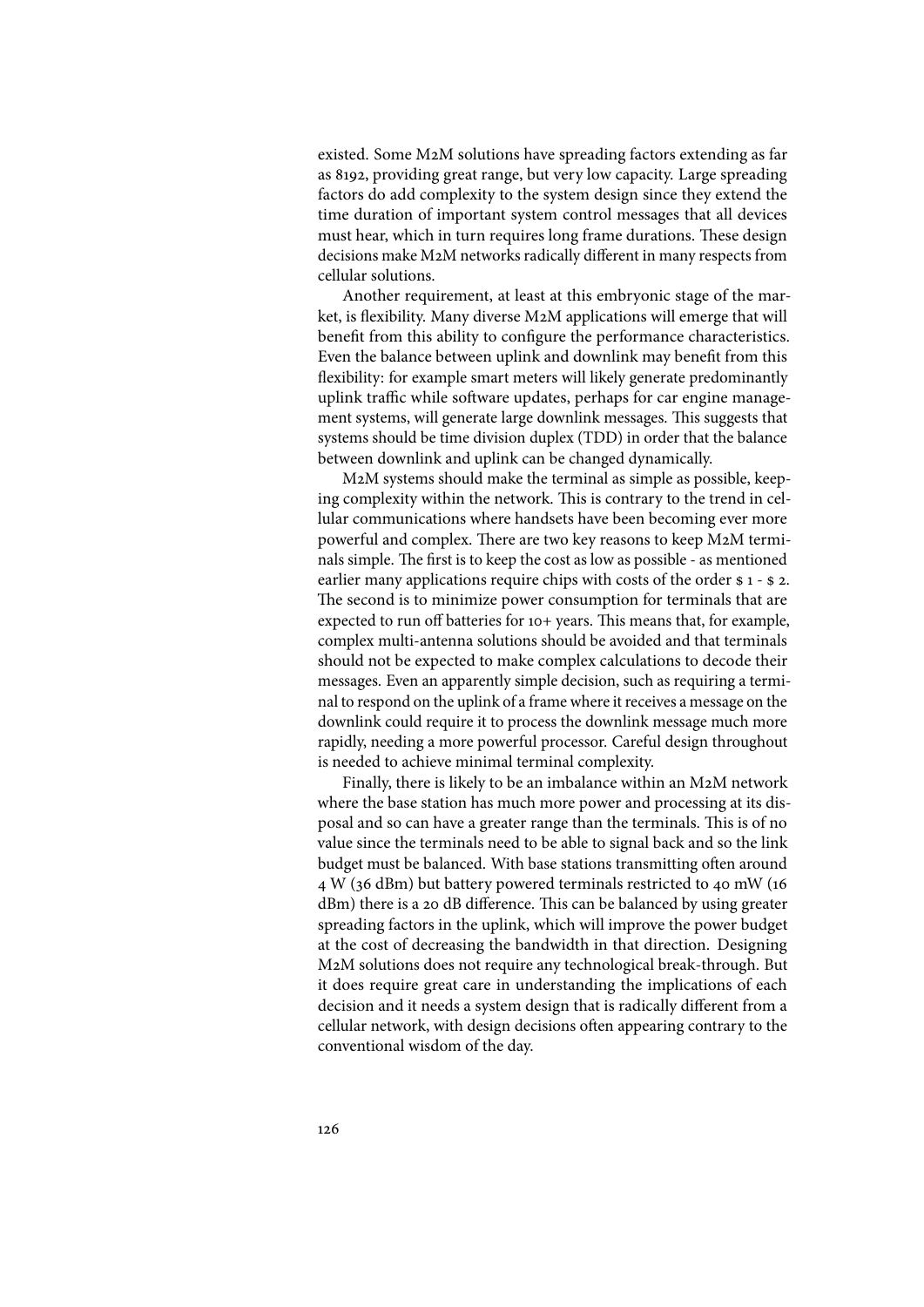#### 11.4 design rules for white space

White space is unique spectrum. It is the first band where unlicensed users are allowed to mix with licensed users as long as they do not cause any interference to those users. This brings the benefit of free access to highly valuable spectrum but also a need to operate in an uncertain environment. Any system operating in white space should adhere to the following design rules.

Firstly it needs very low levels of out-of-band emissions. This minimizes interference caused to licensed users and so maximizes spectrum availability. Achieving such low emission levels means that modulation schemes such as Orthogonal Frequency-Division Multiplexing (OFDM) should be avoided as these tend to have relatively large adjacent channel emissions.

Next it needs to avoid interference caused by other unlicensed users which can be random and sporadic. Classic techniques for doing this include frequency hopping to rapidly move off compromised channels. However, hopping in a network requires central planning to avoid neighboring cells using the same frequencies. Optimal planning where different frequencies may be available in different cells and the sequence may need to dynamically adapt to interference is complex and requires new algorithms.

Where interference cannot be avoided the system needs to be able to continue to operate. Spreading, as discussed above, can also be useful to work in channels with interference, again trading off range (or tolerance to interference) against data rate. Base stations can often experience significant interference from distant TV transmissions and require mechanisms such as interference cancellation to reduce its impact.

Finally, where there are few white space channels available, it can often be possible to increase availability by transmitting with lower power and hence causing less interference. Power control is therefore critical, again coupled with spreading where needed to regain the range lost from the lower power.

# 11.5 weightless - the standard designed for m2m in white space

Designing the standard for M2M in white space requires many tradeoffs and iterations. A key starting point is the conflict between excellent coverage requirements and yet low-power constraints both due to white space regulation and the need for long battery life in terminals. The only way to achieve long range with low power is to spread the transmitted signal. Hence, variable spreading factors from 1 (no spreading) to 1024-fold are a core part of the Weightless Specification. Spreading is essentially a mechanism to trade range against throughput using high spreading factors to achieve significant range extension without increasing power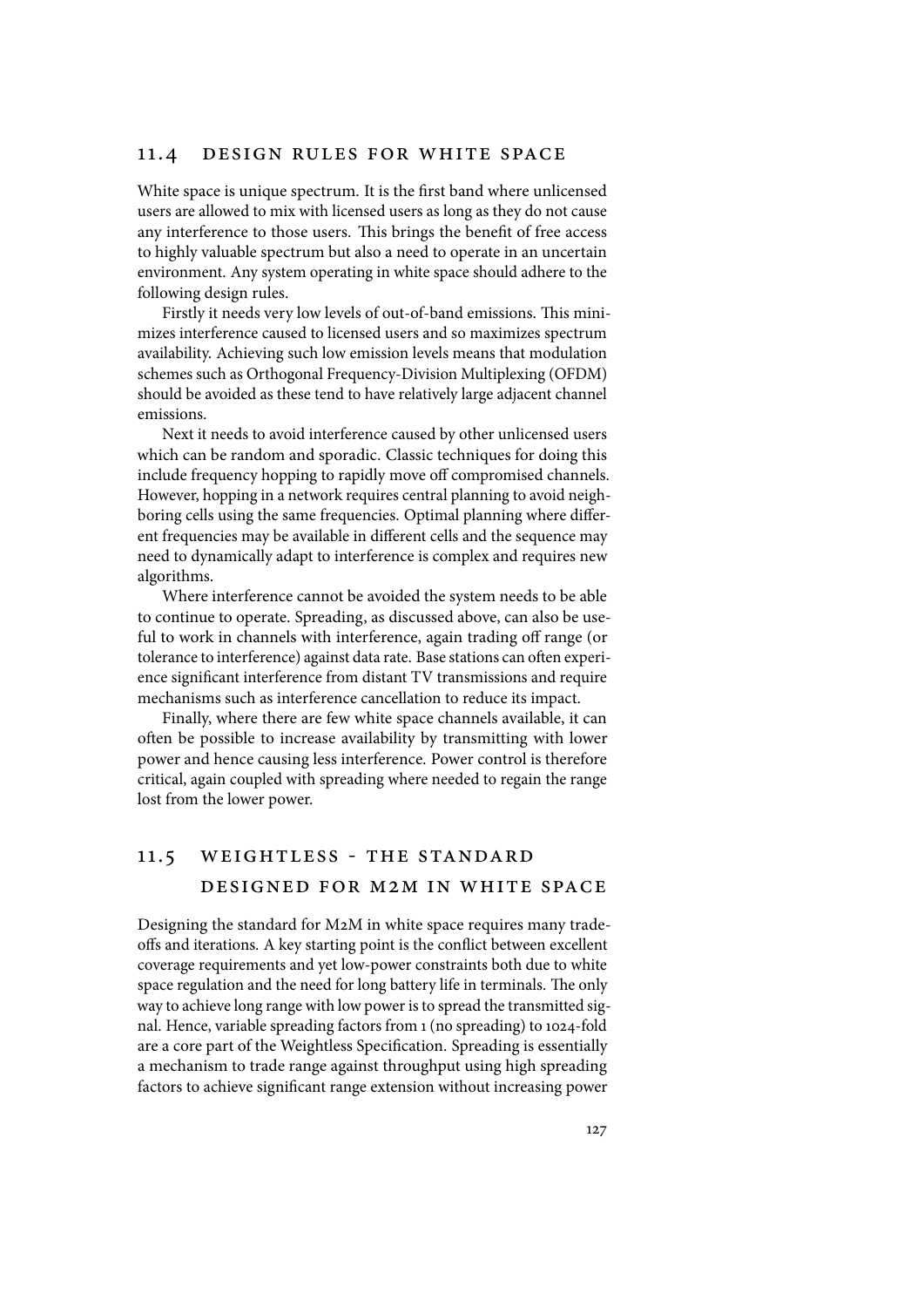output but at the cost of lower data rates. There is sufficient bandwidth in the white space frequencies and M2M data rates are sufficiently low that more than adequate capacity and throughput can be achieved even with high levels of spreading.

Use of the white space spectrum does not provide guaranteed spectrum to allow for uplink and downlink pairing, so Time Division Duplex (TDD) operation is essential. This in turn leads to a frame-structure with a downlink part and then an uplink part which repeats periodically. The maximum spreading factor controls what this repetition should be since the header information at the start of the frame needs to be spread by the maximum factor in order that all terminals in the cell can decode it. If this header takes up more than around 10% of the frame length then the system starts to become inefficient as signaling becomes a significant percentage of the total traffic. Simple calculations show frame lengths of around 2 s are optimal. This would be overly long for person-to-person communications, but is not an issue for M2M communications.

The need for stringent adjacent channel emission levels suggest the use of single-carrier modulation (SCM) rather than OFDM as the latter cannot be filtered tightly without distorting the transmitted signals. OFDM also has a high peak to average power ratio which does not fit well with very low powered devices. Because the terminals typically have very low power output, 40 mW, compared to base stations, which can be up to 4 W, the link budget needs to be balanced. This is achieved with a narrower band uplink such that the noise floor is lower. Using around 24 uplink channels for each downlink has the effect of balancing the link budget.

Operation in white space requires good interference tolerance. This is achieved primarily using frequency hopping at the frame rate (2 s) so that the impact of any interference is restricted to a single hop rather than degrading the entire transmission. Frequencies with persistent interference can be removed from the cell hopping sequence. Other mechanisms to remove interference include the base station directing antenna nulls towards strong sources of interference, careful scheduling of transmissions to terminals to avoid the frequencies where they perceive the strongest interference and the use of spreading to make the signal more resistant to interference when all these other techniques are insufficient.

Finally, M2M traffic is often characterized by very short messages, for example a 30-byte smart meter reading. The MAC protocol is designed to add minimal signaling overhead to such messages to avoid highly inefficient transmission. This is done through flexible small packets with highly optimized header information.

A global standards body - the Weightless SIG - has been established to take Weightless technology and deliver a royalty-free fully open standard - a goal achieved in April 2013.